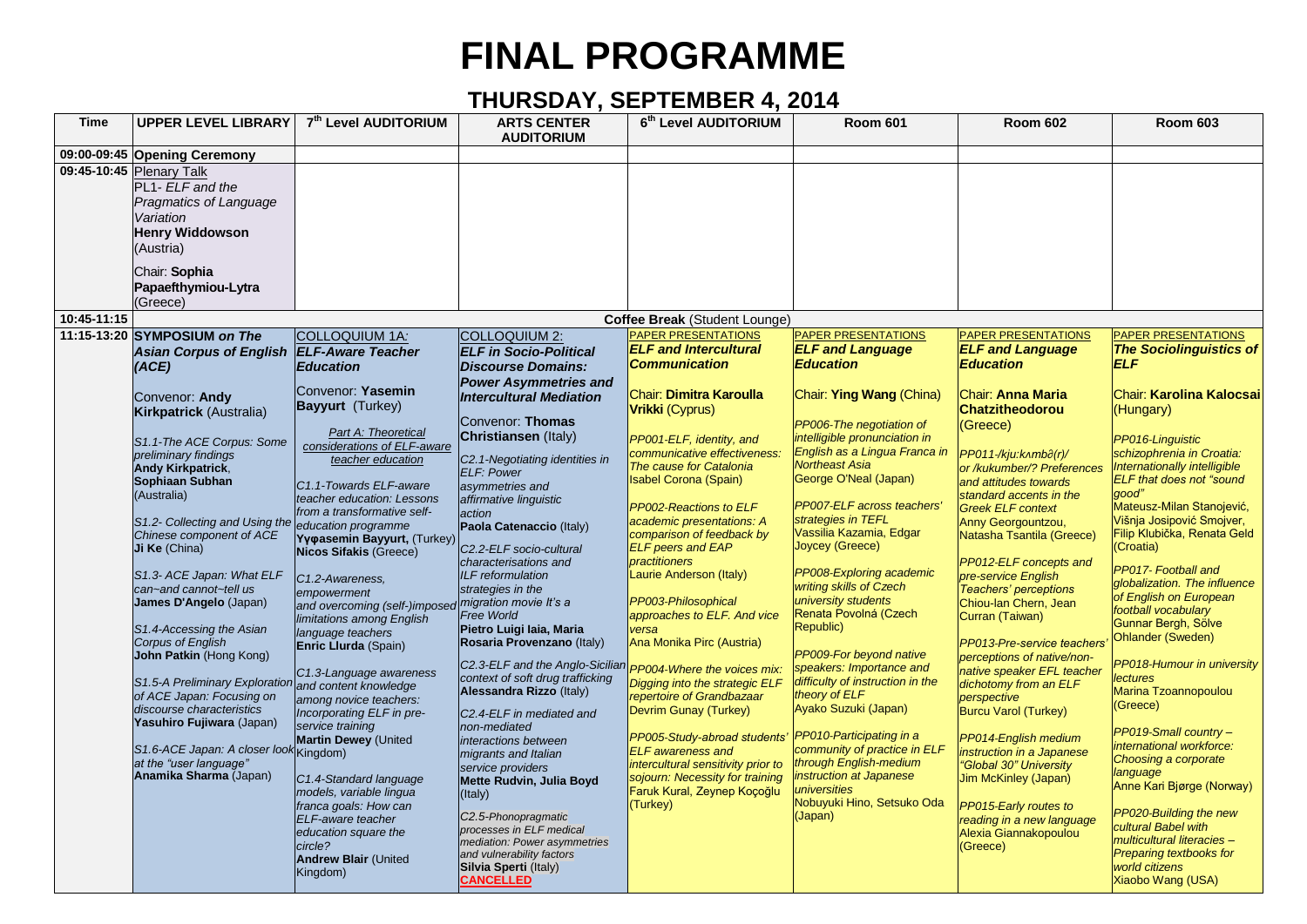| <b>Time</b> | <b>UPPER LEVEL LIBRARY</b>                                                                                                                                     | 7th Level AUDITORIUM                                                                                                                                        | <b>ARTS CENTER</b><br><b>AUDITORIUM</b>                                                                                                                | 6th Level AUDITORIUM                                                                                                                        | <b>Room 601</b>                                                                                                                                                 | <b>Room 602</b>                                                                                                                            | <b>Room 603</b>                                                  |
|-------------|----------------------------------------------------------------------------------------------------------------------------------------------------------------|-------------------------------------------------------------------------------------------------------------------------------------------------------------|--------------------------------------------------------------------------------------------------------------------------------------------------------|---------------------------------------------------------------------------------------------------------------------------------------------|-----------------------------------------------------------------------------------------------------------------------------------------------------------------|--------------------------------------------------------------------------------------------------------------------------------------------|------------------------------------------------------------------|
| 13:20-14:30 |                                                                                                                                                                |                                                                                                                                                             |                                                                                                                                                        | <b>Lunch Break</b>                                                                                                                          |                                                                                                                                                                 |                                                                                                                                            |                                                                  |
|             | 14:30-15:30 Plenary Talk<br>PL2-Unequal Encounters<br>In ELF Immigration<br>Contexts: Failure and<br>Success In Social, Political<br>and Religious Negotiation |                                                                                                                                                             |                                                                                                                                                        |                                                                                                                                             |                                                                                                                                                                 |                                                                                                                                            |                                                                  |
|             | Maria Grazia Guido (Italy)<br>Chair: Lucilla Lopriore<br>(Italy)                                                                                               |                                                                                                                                                             |                                                                                                                                                        |                                                                                                                                             |                                                                                                                                                                 |                                                                                                                                            |                                                                  |
| 15:30-16:20 | Forum: An open<br>discussion on the scope<br>of (J)ELF and getting<br>published                                                                                |                                                                                                                                                             | PAPER PRESENTATIONS<br><b>ELF and Intercultural</b><br><b>Communication</b><br>Chair: Bill Batziakas (United                                           | PAPER PRESENTATIONS<br><b>Collecting ELF Corpora</b><br>and Describing ELF<br>Chair: Anna Piata (Greece)                                    | <b>PAPER PRESENTATIONS</b><br><b>ELF and Language</b><br><b>Education</b><br>Chair: Pinar Ersin (Turkey)                                                        | PAPER PRESENTATIONS<br><b>ELF and Language</b><br><b>Policy</b><br>Chair: Roxani Faltzi                                                    |                                                                  |
|             | Convenor: Barbara<br><b>Seidlhofer (Austria)</b>                                                                                                               |                                                                                                                                                             | Kingdom)<br>PP021-English as a Lingua<br>Franca in Mallorca: Reflections<br>in language learning and                                                   | PP023-Other patterns, other<br>rhetorics: The contribution of<br>ELF to the writing of academic<br>abstracts<br>Rosa Lores-Sanz (Spain)     | PP025-Investigating threat to<br>content acquisition in EMI<br>courses in tertiary education: A<br><b>CLIL</b> methodology trial<br><b>Rita Bennett (Italy)</b> | (Greece)<br>PP027-Perspectives on ELF<br>from Catalan university<br>students: Great idea or lazy                                           |                                                                  |
|             |                                                                                                                                                                |                                                                                                                                                             | linguistic landscape<br>Maria Juan-Garau (Spain)<br>PP022-Use of Lingua Franca i<br>student mobility: A study of                                       | PP024-ELF and social<br>networking: A corpus-based<br>study of VISA consultancy<br>posts on Facebook webpages                               | PP026-ELF as the reference<br>point in a Turkish class<br>Bilgen Erdem, Zeynep Mine<br>Derince (Turkey) -                                                       | English?<br><b>Xavier Martin-Rubio (Spain)</b><br>PP028-English language<br>policy in a TNE Environment:<br><b>ELF or ENS?</b>             |                                                                  |
|             |                                                                                                                                                                |                                                                                                                                                             | <b>Turkish Erasmus students</b><br>Derya Duran (Turkey)                                                                                                | Laura Centonze (Italy)                                                                                                                      | <b>CANCELLED</b>                                                                                                                                                | <b>Stuart Perrin (China)</b>                                                                                                               |                                                                  |
| 16:20-16:50 |                                                                                                                                                                |                                                                                                                                                             |                                                                                                                                                        | Coffee Break (Student Lounge)                                                                                                               |                                                                                                                                                                 |                                                                                                                                            |                                                                  |
|             | 16:50-18:30 COLLOQUIUM 3: ELF in                                                                                                                               | COLLOQUIUM 1B: ELF-                                                                                                                                         | <b>PAPER PRESENTATIONS</b>                                                                                                                             | PAPER PRESENTATIONS                                                                                                                         | <b>PAPER PRESENTATIONS</b>                                                                                                                                      | <b>PAPER PRESENTATIONS</b>                                                                                                                 | <b>Student Lounge</b>                                            |
|             | the Curriculum: Moving                                                                                                                                         | <b>Aware Teacher Education ELF and Language</b>                                                                                                             |                                                                                                                                                        | <b>Contact languages and</b>                                                                                                                | <b>ELF Learners</b>                                                                                                                                             | <b>ELF and Intercultural</b>                                                                                                               |                                                                  |
|             | from Implication to<br><b>Application</b><br>Convenor: Martin Dewey<br>(United Kingdom)                                                                        | Convenor: Yasemin<br><b>Bayyurt</b> (Turkey)<br>Part B: Practical<br>considerations of ELF-aware                                                            | Education<br>Chair: Vassilia Kazamia<br>(Greece)<br>PP029-Creating a hybrid                                                                            | <b>ELF - ELF and Language</b><br><b>Policy</b><br><b>Chair: Sumru Akcan</b><br>(Turkey)                                                     | <b>Chair: Sávio Domingos</b><br>Siqueira (Brazil)<br>PP037-Taiwanese students'<br>perception of English as a                                                    | <b>Communication</b><br><b>Chair: Paola Vettore</b><br>(Italy)                                                                             | <b>POSTER</b><br><b>PRESENTATION</b><br><b>WORKSHOP</b>          |
|             | C3.1-Engaging with<br>students' metalinguistic<br>discourses: A way forward<br>for the language<br>classroom?                                                  | teacher education<br>C1.5-ELF-aware pre-<br>service teacher education:<br>Two transformative and<br>technology-enhanced                                     | language program in EFL<br>contexts<br>Jonathan Aliponga, Yasuko<br>Koshiyama, Hajime Itou, Craig<br>Gamble, Keiko Yoshida (Japan) Cyprus              | PP033-English as a Lingua<br><b>Franca: The linguistic</b><br>landscape in Lidras and<br>Onasagorou street, Lefkosia,                       | Lingua Franca in relation to<br><b>English learning</b><br>Wen-Hsing Luo (Taiwan)<br>PP038-Mistake: Curse or<br>blessing? The ELF perspective                   | PP041-Negotiating cultural<br>differences in ELF<br>communication:Backchanne<br>strategies<br>Saya Ike, Jean Mulder<br>(Japan & Australia) | Chairs:<br><b>Jane Mandalios</b><br>Natasha Tsantila<br>(Greece) |
|             | Sonia Morán Panero (United<br>Kingdom)<br>C3.2-Talking to novice<br>teachers about ELF:<br>Dealing with ELF in pre-                                            | cases from Turkey<br>Elif Kemaloğlu, Işıl Günseli<br><b>Kaçar</b> (Turkey)<br>C1.6-In-service English                                                       | PP030-China English: Issues o<br>attitudes and intelligibility in<br>transnational education<br>Ellen E. Touchstone, Amanda<br>Hilmarsson-Dunn (China) | Dimitra Karoulla-Vrikki<br>(Cyprus)<br>PP034-A tale of two cities: The<br>role of English in Dubai and<br>Miami                             | Jirina Dunkova (Czech<br>Republic) CANCELLED<br>PP039-Two studies of non-                                                                                       | PP042-ELF learners and<br>their refusal strategies: The<br>use of English in ELF<br>contexts                                               |                                                                  |
|             | service TESOL courses<br>Laura Patsko (United<br>Kingdom)<br>C3.3-ELF for Science and                                                                          | language teacher<br>education in Turkish state<br>schools: A transformative<br>perspective<br>Zeynep Mine Derince, Bahar                                    | PP031-Teachers' beliefs about<br>English language teaching and<br>their implications on teaching<br>English as a lingua franca                         | John McKenny, Tometro<br>Hopkins (UAE & USA)<br><b>CANCELLED</b><br>PP035-Discourse practices of                                            | native speakers' identity in<br>context of English as a<br>Lingua Franca<br>Jarek Kriukow (United<br>Kingdom)                                                   | Ratchaporn Rattanaphumma<br>(Thailand)<br>PP043-Avoiding and<br>overcoming<br>misunderstandings in private                                 |                                                                  |
|             | Technology: A practical<br>case study<br>Inmaculada Pineda<br>Hernández (Spain)                                                                                | Özgen, Pelin Tekinalp<br><b>Çakmak</b> (Turkey)<br>C1.7-Towards an ELF-aware<br>pedagogy: A personal<br>transformative journey<br>Stephania Kordia (Greece) | <b>Anyarat Nattheeraphong</b><br>(Thailand)                                                                                                            | the scientific community within<br>the European Higher Education<br>Area (EHEA)<br><b>Helena Torres Purroy, Josep</b><br>Maria Cots (Spain) | PP040-Reconsidering the<br>impact of gender on learners'<br>motivation to learn English<br>Areti-Maria Sougari, Iren<br>Hovhannisyan (Greece)                   | <b>ELF</b> conversations<br>Kaisa Pietikäinen (Finland)                                                                                    |                                                                  |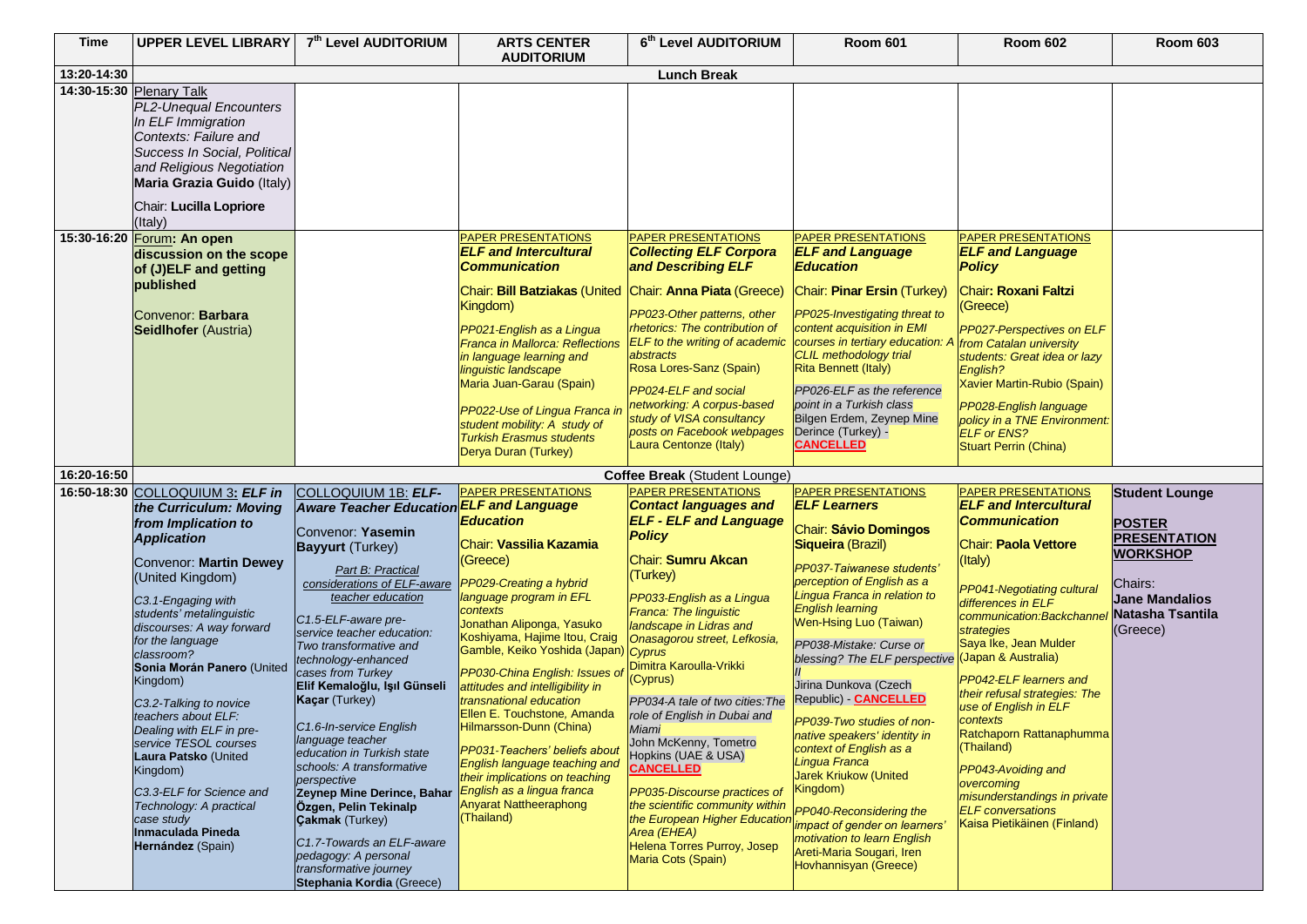| Time        | <b>UPPER LEVEL LIBRARY</b>                                                                                                                                                                                                                                                                                   | 7th Level AUDITORIUM                                                                                                                                                                                                                                                                                                       | <b>ARTS CENTER</b>                                                                                                                    | 6th Level AUDITORIUM                                                                                                                                                 | <b>Room 601</b> | <b>Room 602</b>                                                                                                                     | <b>Room 603</b> |
|-------------|--------------------------------------------------------------------------------------------------------------------------------------------------------------------------------------------------------------------------------------------------------------------------------------------------------------|----------------------------------------------------------------------------------------------------------------------------------------------------------------------------------------------------------------------------------------------------------------------------------------------------------------------------|---------------------------------------------------------------------------------------------------------------------------------------|----------------------------------------------------------------------------------------------------------------------------------------------------------------------|-----------------|-------------------------------------------------------------------------------------------------------------------------------------|-----------------|
|             |                                                                                                                                                                                                                                                                                                              |                                                                                                                                                                                                                                                                                                                            | <b>AUDITORIUM</b>                                                                                                                     |                                                                                                                                                                      |                 |                                                                                                                                     |                 |
|             | C3.4-Re-constructing teaching C1.8-New Perspectives on<br>theory: Critical perspectives<br>on reproduction, resistance<br>and the unexpected<br><b>Melissa H. Yu (United)</b><br>Kingdom)<br>C3.5-Facing negotiations in<br>business ELF: Between<br>users and textbooks<br>Alessia Cogo (United<br>Kingdom) | English language teaching:<br>aware classes in high schools bound youth<br>Gülnur Şahin, Serpil Öztürk, Jacqueline Aiello (USA)<br>Jale Sarici, (Turkey)<br>$ C1.9$ -Incorporating $ELF$<br>awareness in a variety of<br>undergraduate courses:<br>Transformation in<br>students' perceptions<br>Derya Altinmakas (Turkey) | <b>PP032-Accent, attitudes, and</b><br>ownership of English:<br>Teachers' reflections on ELF- <b>Perspectives of Italian college-</b> | <b>PP036-The discourse</b><br>representation of policy makers<br>and stakeholders on language<br>policy matters in Malaysia<br>Selvarajah Tharmalingam<br>(Malaysia) |                 | <b>PP044-ELF</b> and intercultural<br>communicative competence<br>in Facebook<br>Chittima Sangiamchit (United<br>Kingdom)-CANCELLED |                 |
| 18:30-20:00 |                                                                                                                                                                                                                                                                                                              |                                                                                                                                                                                                                                                                                                                            |                                                                                                                                       | <b>Welcome Reception (Admissions patio)</b>                                                                                                                          |                 |                                                                                                                                     |                 |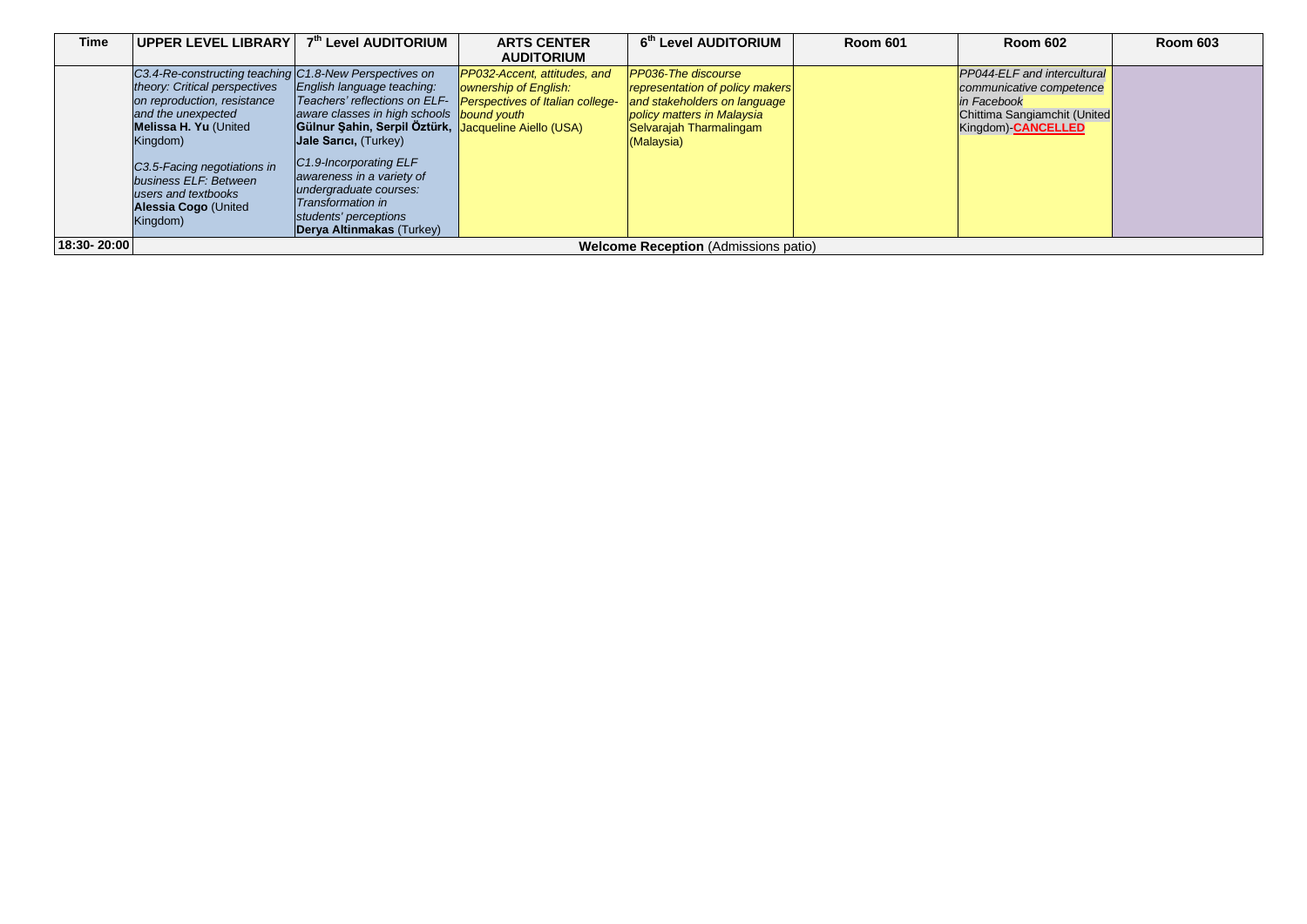## **FRIDAY, SEPTEMBER 5, 2014**

| <b>Time</b>              | <b>UPPER LEVEL</b><br><b>LIBRARY</b>                                                                                                                                        | $\overline{7}^{\text{th}}$ Level<br><b>AUDITORIUM</b> | <b>ARTS CENTER</b><br><b>AUDITORIUM</b>              | $6th$ Level<br><b>AUDITORIUM</b>                            | <b>Room 601</b>                                | <b>Room 602</b>                                          | <b>Room 603</b>                                           | <b>Room 701</b>                                          |
|--------------------------|-----------------------------------------------------------------------------------------------------------------------------------------------------------------------------|-------------------------------------------------------|------------------------------------------------------|-------------------------------------------------------------|------------------------------------------------|----------------------------------------------------------|-----------------------------------------------------------|----------------------------------------------------------|
| 09:00-10:00 Plenary Talk | PL3-Critical Language<br><b>Testing and English</b><br>Lingua Franca. How<br>can one help the other?<br><b>Elana Shohamy</b><br>(Israel)<br>Chair: Dina Tsagari<br>(Cyprus) |                                                       |                                                      |                                                             |                                                |                                                          |                                                           |                                                          |
|                          | 10:00-10:50 <b>ELF ReN Meeting</b><br>Convenor: Alessia                                                                                                                     |                                                       |                                                      |                                                             |                                                |                                                          |                                                           |                                                          |
| 10:50-11:20              | Cogo (United Kingdom)                                                                                                                                                       |                                                       |                                                      |                                                             |                                                |                                                          |                                                           |                                                          |
|                          | 11:20-13:30 COLLOQUIUM 4                                                                                                                                                    | COLLOQUIUM 5                                          | <b>PAPER PRESENTATIONS</b>                           | Coffee Break (Student Lounge)<br><b>PAPER PRESENTATIONS</b> | <b>PAPER</b>                                   | <b>PAPER PRESENTATIONS</b>                               | PAPER PRESENTATIONS                                       | PAPER PRESENTATIONS                                      |
|                          | <b>ELF Aware</b>                                                                                                                                                            | <b>ELF and University</b>                             | <b>ELF and Intercultural</b>                         | <b>ELF and Language</b>                                     | <b>PRESENTATIONS</b>                           | <b>ELF and Language</b>                                  | <b>Collecting ELF</b>                                     | <b>ELF and Language</b>                                  |
|                          | <b>Classroom Practices</b>                                                                                                                                                  | <b>Students' Mobility</b>                             | <b>Communication</b>                                 | <b>Policy</b>                                               | <b>ELF and Language</b>                        | <b>Education</b>                                         | <b>Corpora and</b>                                        | <b>Education/The</b>                                     |
|                          | and Teaching                                                                                                                                                                |                                                       | Chair: Janus Mortensen Chair: Martin Dewey           |                                                             | Education                                      | Chair: Areti-Maria                                       | <b>Describing ELF</b>                                     | <b>Sociolinguistics of ELF</b>                           |
|                          | <b>Materials: Issues and Convenor: Enric</b>                                                                                                                                |                                                       | (Denmark)                                            | (United Kingdom)                                            | Chair: Nobuyuki Hino Sougari (Greece)          |                                                          | Chair: Will Baker                                         | Chair: Alessia Cogo                                      |
|                          | <b>New Perspectives in</b>                                                                                                                                                  | Llurda (Spain)                                        |                                                      |                                                             | (Japan)                                        |                                                          | (United Kingdom)                                          | (United Kingdom)                                         |
|                          | ELT                                                                                                                                                                         | C5.1-Mobility programs,                               | PP045-Strategies of                                  | PP050-Orientation to                                        |                                                | PP060-An in-depth                                        |                                                           |                                                          |
|                          |                                                                                                                                                                             | English as lingua franca                              | <b>resolving</b><br>niscommunication in              | English in English-<br>medium instruction                   | PP055-Teaching<br>through ELF at               | analysis of pre-service<br>teachers' teaching practice   | PP065-Overlapping                                         | <b>PP070-ELF</b> in international                        |
|                          | Convenors: Lucilla                                                                                                                                                          | in higher education, and                              | multilingual writing                                 | universities                                                | international post-                            | in an ELF-aware teacher                                  | proactively and<br>retroactively: A case of               | business contexts: Key<br>issues, research traditions    |
|                          | Lopriore, Paola                                                                                                                                                             | international                                         | classrooms: Interactional                            | Ali Karakas (United                                         | secondary institutions.                        | education program                                        | <b>ELF</b> casual conversation                            | and future perspectives                                  |
|                          | <b>Vettorel</b> (Italy)                                                                                                                                                     | undergraduate students                                | resources of ELF speakers                            | Kingdom)                                                    | case study at United                           | Elif Kemaloglu Er                                        | Mayu Konakahara (Japan)                                   | <b>Susanne Ehrenreich</b>                                |
|                          | C4.1-Network-based                                                                                                                                                          | language attitudes<br>Aintzane Doiz,                  | Yumi Matsumoto (USA)                                 | PP051-Language policy                                       | <b>World Colleges</b>                          | (Turkey)                                                 |                                                           | (Germany)                                                |
|                          | language teaching                                                                                                                                                           | David Lasagabaster,                                   | PP046-Paradigm                                       | and practice in Chinese                                     | Veronika Quinn<br>Novotná, Jiřina Dunkova      | PP061-A journey through                                  | PP066-Contrastive<br>markers                              | <b>PP071-Roles for culture and</b>                       |
|                          | and ELF                                                                                                                                                                     | (Spain)                                               | Possibilities in a Post-TEFL high school from global |                                                             | (Czech Republic)                               | euphoria to marginality                                  | in written academic                                       | criticality in ELF pedagogy:                             |
|                          | Enrico Grazzi (Italy)                                                                                                                                                       | C5.2-Categorising ELF:                                | Era: Intercultural                                   | <b>Englishes perspective</b>                                |                                                | and eventually to the                                    | <b>English: Discursive and</b>                            | Teachers' voices from                                    |
|                          | C4.2-Teaching towards                                                                                                                                                       | Analysing the role of                                 | Communication and English Haibo Liu (United          |                                                             | PP056-The influence of                         | mainstream - An ELF                                      | grammatical processes in                                  | <b>Europe and Asia</b>                                   |
|                          | ELF competence in the                                                                                                                                                       | <b>ELF</b> for prospective                            | as a Lingua Franca<br><b>Richard Fay (United</b>     | Kingdom)                                                    | <b>ELF</b> experience on<br>Chinese ELF users' | experience<br>Kumiko Murata, Masakazu                    | <b>ELF</b>                                                | Mark Sawyer (Japan)                                      |
|                          | English classroom<br><b>Kurt Kohn (Germany)</b>                                                                                                                             | <b>Erasmus students</b>                               | Kingdom)- <b>CANCELLED</b>                           | PP052- English as a                                         | language attitudes                             | lino (Japan)                                             | Silvia Murillo Ornat (Spain)                              | PP072-English naming and                                 |
|                          |                                                                                                                                                                             | Josep-Maria Cots (Spain)                              |                                                      | Lingua Franca in the work                                   | <b>Ying Wang (China)</b>                       |                                                          | PP067-What lexical and                                    | code-mixing in Thai mass                                 |
|                          | C4.3-A shift in                                                                                                                                                             | C5.3-ELF and the                                      | PP047-ELF, code mixing<br>and switching in Italian   | domain in Cyprus<br>Popi Theophanous                        | <b>PP057-ELF</b> in Brazilian                  | <b>PP062-ELF</b> awareness<br>and attitudes of the triad | organizational features                                   | nedia                                                    |
|                          | perspective: ELF<br>implications for the EFL                                                                                                                                | internationalization of                               | internet accommodation                               | (Cyprus)                                                    | teacher education                              | of language education:                                   | differentiate experienced<br>from inexperienced ELF       | <b>Vavaporn Sanprasert Snodin</b><br>(Thailand)          |
|                          | classroom                                                                                                                                                                   | universities: A practice                              | forums for international                             |                                                             | programs                                       | Students, instructors                                    | presenters for academic                                   |                                                          |
|                          | Lucilla Lopriore,                                                                                                                                                           | approach<br>Karolina Kalocsai                         | <i>students</i>                                      | PP053-Competing                                             | Michele Salles El Kadri,                       | and directors in Turkish                                 | purposes?                                                 | PP073-Japanese university                                |
|                          | Vettorel Paola (Italy)                                                                                                                                                      | (Hungary)                                             | Thomas Christiansen (Italy)                          | discourses in English as a<br>Lingua Franca research        | Luciana Cabrini Simoes<br>Calvo, Telma Nunes   | context                                                  | Shin-Mei Kao (Taiwan)                                     | students' attitudes towards<br>Japanese people's English |
|                          | C4.4-Representation of                                                                                                                                                      |                                                       | PP048-Could we speak                                 | and the "English without                                    | Gimenez (Brazil)                               | Gürkan Temiz (Turkey)                                    | PP068-Do EIL researchers Tomokazu Ishikawa                |                                                          |
|                          | English users and uses in                                                                                                                                                   | C5.4-Preparing<br>students to become                  | about ELF in Armenia? An                             | <b>Borders" Programme</b>                                   |                                                | PP063-Enhancing                                          | dislike ELF? A critical                                   | (United Kingdom)                                         |
|                          | Japanese EFL                                                                                                                                                                | interculturally                                       | exploration of Armenian                              | Telma Gimenez, Taísa                                        | PP058-The cans and                             | university students'                                     | discourse analysis of                                     |                                                          |
|                          | textbooks                                                                                                                                                                   | competent users of ELF                                | adult EFL Speakers'                                  | Passoni (Brazil)                                            | cants of ELF in ELT:                           | Insights from teachers in employability and mobility     | common ground and                                         | PP074-ELF-related<br>conceptual changes and              |
|                          | Aya Matsuda (USA)                                                                                                                                                           | in L1 English speaking                                | attitudes towards English                            | PP054 English as a Lingua then Croatia context              |                                                | through academic and                                     | unsubstantiated criticisms<br><b>Heath Rose (Ireland)</b> | pedagogical applications                                 |
|                          | C4.5-Re-navigating                                                                                                                                                          | international university                              | <b>Iren Hovhannisyan</b><br>(Greece)                 | Franca, English as a                                        | Branka Drljaca Margic,                         | professional uses of                                     |                                                           | among pre-service                                        |
|                          | classroom practice                                                                                                                                                          | contexts<br><b>Faruk Kural, Yasemin</b>               |                                                      | language of instruction and Irena Vodopija-                 |                                                | English<br><b>Anna Maria</b>                             | PP069-ELF communication                                   | teachers: Emic perspective                               |
|                          | through critical                                                                                                                                                            | <b>Bayyurt</b> (Turkey)                               |                                                      | Pakistan's education<br>emergency                           | Krstanovic (Croatia)                           | Hatzitheodorou                                           | from a relevance-theoretic<br>perspective                 | into an international project                            |
|                          | resistance to NS-<br>oriented materials                                                                                                                                     |                                                       |                                                      | Eirini Gouleta, Anna Uhl                                    |                                                | (Greece)                                                 | Elena Salakhyan, Kurt                                     | Isil Gunseli Kacar (Turkey)                              |
|                          | <b>Melissa Yu (United</b>                                                                                                                                                   |                                                       |                                                      | Chamot (USA)                                                |                                                |                                                          | Kohn (Germany)                                            |                                                          |
|                          | Kingdom)                                                                                                                                                                    |                                                       |                                                      |                                                             |                                                |                                                          | <b>CANCELLED</b>                                          |                                                          |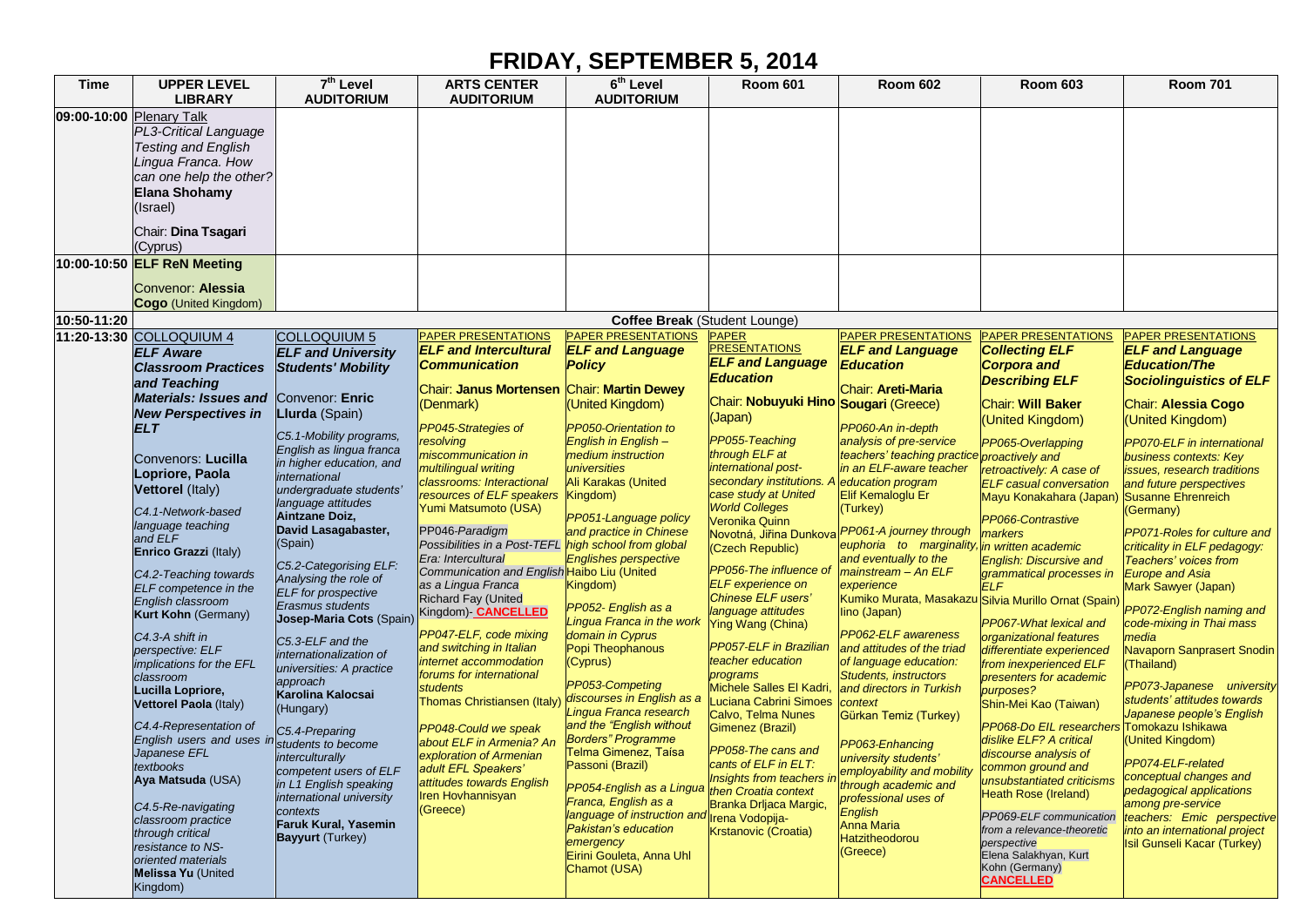| <b>Time</b> | <b>UPPER LEVEL</b>                                                                                                                                                                                                                                                                                                                                                                                                                                                                                                                                           | 7 <sup>th</sup> Level                                                                                                                                                                                                                                                                                                                                                                                                        | <b>ARTS CENTER</b>                                                                                                                                                                                                                                                                                                                                                                                                               | $6th$ Level                                                                                                                                                                                                                                                                                                                                                                                                                                                                                                                                                                                                                                        | <b>Room 601</b>                                                                                                                                                                                                                                                                                                                                                                                                                                                                                                                                                                                                                         | <b>Room 602</b>                                                                                                                                                                                                                                                                                                                                                                                                                                                                                                                                                                 | <b>Room 603</b>                                                                                                                                                                                                                                                                                                                                                                                                                                                       | <b>Room 701</b>                                                                                                                                                                                                                                                                                                                                                                                                                                                                                                         |
|-------------|--------------------------------------------------------------------------------------------------------------------------------------------------------------------------------------------------------------------------------------------------------------------------------------------------------------------------------------------------------------------------------------------------------------------------------------------------------------------------------------------------------------------------------------------------------------|------------------------------------------------------------------------------------------------------------------------------------------------------------------------------------------------------------------------------------------------------------------------------------------------------------------------------------------------------------------------------------------------------------------------------|----------------------------------------------------------------------------------------------------------------------------------------------------------------------------------------------------------------------------------------------------------------------------------------------------------------------------------------------------------------------------------------------------------------------------------|----------------------------------------------------------------------------------------------------------------------------------------------------------------------------------------------------------------------------------------------------------------------------------------------------------------------------------------------------------------------------------------------------------------------------------------------------------------------------------------------------------------------------------------------------------------------------------------------------------------------------------------------------|-----------------------------------------------------------------------------------------------------------------------------------------------------------------------------------------------------------------------------------------------------------------------------------------------------------------------------------------------------------------------------------------------------------------------------------------------------------------------------------------------------------------------------------------------------------------------------------------------------------------------------------------|---------------------------------------------------------------------------------------------------------------------------------------------------------------------------------------------------------------------------------------------------------------------------------------------------------------------------------------------------------------------------------------------------------------------------------------------------------------------------------------------------------------------------------------------------------------------------------|-----------------------------------------------------------------------------------------------------------------------------------------------------------------------------------------------------------------------------------------------------------------------------------------------------------------------------------------------------------------------------------------------------------------------------------------------------------------------|-------------------------------------------------------------------------------------------------------------------------------------------------------------------------------------------------------------------------------------------------------------------------------------------------------------------------------------------------------------------------------------------------------------------------------------------------------------------------------------------------------------------------|
|             | <b>LIBRARY</b>                                                                                                                                                                                                                                                                                                                                                                                                                                                                                                                                               | <b>AUDITORIUM</b>                                                                                                                                                                                                                                                                                                                                                                                                            | <b>AUDITORIUM</b><br>PP049-Positioning in ELF                                                                                                                                                                                                                                                                                                                                                                                    | <b>AUDITORIUM</b>                                                                                                                                                                                                                                                                                                                                                                                                                                                                                                                                                                                                                                  |                                                                                                                                                                                                                                                                                                                                                                                                                                                                                                                                                                                                                                         |                                                                                                                                                                                                                                                                                                                                                                                                                                                                                                                                                                                 |                                                                                                                                                                                                                                                                                                                                                                                                                                                                       |                                                                                                                                                                                                                                                                                                                                                                                                                                                                                                                         |
|             |                                                                                                                                                                                                                                                                                                                                                                                                                                                                                                                                                              | C5.5-Changes<br>experienced by<br>Erasmus students in<br>attitudes, interculturality<br>and use of English in<br>Europe<br>Enric Llurda (Spain)                                                                                                                                                                                                                                                                              | <i>interactions</i><br>Berat Baser (Austria)                                                                                                                                                                                                                                                                                                                                                                                     |                                                                                                                                                                                                                                                                                                                                                                                                                                                                                                                                                                                                                                                    | PP059-The use of<br>academic formulas in<br>diploma theses by<br>Czech students of<br>English<br>Olga Dontcheva-<br>Navratilova (Czech<br>Republic)                                                                                                                                                                                                                                                                                                                                                                                                                                                                                     | PP064-On becoming<br>explicit: Avoiding<br>ambiguity when using<br><b>ELF</b><br>Jagdish Kaur (Malaysia)                                                                                                                                                                                                                                                                                                                                                                                                                                                                        |                                                                                                                                                                                                                                                                                                                                                                                                                                                                       |                                                                                                                                                                                                                                                                                                                                                                                                                                                                                                                         |
| 13:30-14:45 | 14:45-16:45 <b>PLENARY SESSION</b>                                                                                                                                                                                                                                                                                                                                                                                                                                                                                                                           |                                                                                                                                                                                                                                                                                                                                                                                                                              |                                                                                                                                                                                                                                                                                                                                                                                                                                  | Lunch Break (Student Lounge)                                                                                                                                                                                                                                                                                                                                                                                                                                                                                                                                                                                                                       |                                                                                                                                                                                                                                                                                                                                                                                                                                                                                                                                                                                                                                         |                                                                                                                                                                                                                                                                                                                                                                                                                                                                                                                                                                                 |                                                                                                                                                                                                                                                                                                                                                                                                                                                                       |                                                                                                                                                                                                                                                                                                                                                                                                                                                                                                                         |
|             | <b>ELF</b> and its<br><b>Sociolinguistic</b><br>Interfaces and<br><b>Applications</b><br><b>Speakers</b><br><b>Will Baker (United</b><br>Kingdom)<br><b>Martin Dewey (United</b><br>Kingdom)<br><b>Karolina Kalocsai</b><br>(Hungary)<br><b>Janus Mortensen</b><br>(Denmark)                                                                                                                                                                                                                                                                                 |                                                                                                                                                                                                                                                                                                                                                                                                                              |                                                                                                                                                                                                                                                                                                                                                                                                                                  |                                                                                                                                                                                                                                                                                                                                                                                                                                                                                                                                                                                                                                                    |                                                                                                                                                                                                                                                                                                                                                                                                                                                                                                                                                                                                                                         |                                                                                                                                                                                                                                                                                                                                                                                                                                                                                                                                                                                 |                                                                                                                                                                                                                                                                                                                                                                                                                                                                       |                                                                                                                                                                                                                                                                                                                                                                                                                                                                                                                         |
| 16:45-17:15 |                                                                                                                                                                                                                                                                                                                                                                                                                                                                                                                                                              |                                                                                                                                                                                                                                                                                                                                                                                                                              |                                                                                                                                                                                                                                                                                                                                                                                                                                  | Coffee Break (Student Lounge)                                                                                                                                                                                                                                                                                                                                                                                                                                                                                                                                                                                                                      |                                                                                                                                                                                                                                                                                                                                                                                                                                                                                                                                                                                                                                         |                                                                                                                                                                                                                                                                                                                                                                                                                                                                                                                                                                                 |                                                                                                                                                                                                                                                                                                                                                                                                                                                                       |                                                                                                                                                                                                                                                                                                                                                                                                                                                                                                                         |
|             | 17:15-18:30 <b>PAPER PRESENTATIONS</b>                                                                                                                                                                                                                                                                                                                                                                                                                                                                                                                       | <b>PAPER PRESENTATIONS</b>                                                                                                                                                                                                                                                                                                                                                                                                   | PAPER PRESENTATIONS                                                                                                                                                                                                                                                                                                                                                                                                              | <b>PAPER PRESENTATIONS</b>                                                                                                                                                                                                                                                                                                                                                                                                                                                                                                                                                                                                                         | <b>PAPER</b>                                                                                                                                                                                                                                                                                                                                                                                                                                                                                                                                                                                                                            | <b>PAPER PRESENTATIONS</b>                                                                                                                                                                                                                                                                                                                                                                                                                                                                                                                                                      | <b>PAPER PRESENTATIONS</b>                                                                                                                                                                                                                                                                                                                                                                                                                                            | <b>PAPER PRESENTATIONS</b>                                                                                                                                                                                                                                                                                                                                                                                                                                                                                              |
|             | <b>ELF and Language</b><br>Education<br>Chair: Anastasia<br>Georgountzou (Greece)<br><b>PP075-ELF</b> and teacher<br>schizophrenia<br>Domingos Savio Siqueira,<br>Juliana Souza (Brazil)<br><b>PP076-Creating ELF</b><br>communities of learning in<br>teacher preparation<br>programmes<br>Özlem Etuş (Turkey)<br><b>PP077-Teaching English</b><br>as a lingua franca:<br>Reflections on the issue by postmodern era: An<br>pre-service English<br>language teachers in<br><b>Turkey</b><br>Esma Biricik Deniz, Yonca<br>Özkan, Yasemin Bayyurt<br>(Turkey) | <b>ELF Learners</b><br>Chair: Aya Matsuda<br>(USA)<br>PP078-The Lingua Franca<br>core: Rethinking contents<br>and application for Arab<br>learners<br>Wafa Zoghbor (UAE)<br>PP079-Learner identity in<br>the Turkish English as a<br>Lingua Franca context<br>Yasemin Bayyurt, Pinar<br>Ersin (Turkey)<br>PP080-Identity<br>reconstruction in an ELF<br>analysis of Business<br>students' accounts<br>Roxani Faltzi (Greece) | <b>ELF</b> and Intercultural<br><b>Communication and</b><br><b>Language Policy</b><br><b>Chair: Thomas</b><br><b>Christiansen (Italy)</b><br>PP081-Keeping the pot<br>boiling: Fusion and<br>creativity in ELF exchange<br>Carla Vee Ababon<br>Indonesia)<br>PP082-English as a Lingua<br>Franca: A weapon or a<br>tool?<br>Sophia Kitsou (Greece)<br>PP083-ELF in personal<br>blogs: Wider networking<br>Paola Vettorel (Italy) | <b>ELF and Language</b><br><b>Policy</b><br><b>Chair: Marina</b><br><b>Tzoannopoulou</b><br>(Greece)<br>PP084-The perceptions<br>and attitudes of university<br>students and instructors<br>towards English medium<br>instruction (EMI) in Turkey globalized world<br>Talip Gulle, Hatice Ozata,<br>Yasemin Bayyurt (Turkey)<br><b>PP085-Tertiary content</b><br>teacher views on EMI<br>monolingual settings: An<br><b>UAE</b> perspective<br>Mick King (UAE)<br>PP086- English language (Hungary & Turkey)<br>policy and censorship of<br>cultural content in public<br>schools in Kuwait<br>Marta Tryzna, Robert<br><b>Kirkpatrick (Kuwait)</b> | <b>PRESENTATIONS</b><br><b>ELF Assessment</b><br>and Evaluation -<br><b>ELF and Language</b><br><b>Education</b><br>Chair: Elif Kemaloglu<br><b>Er</b> (Turkey)<br>PP087-English as a<br>Lingua Franca vs.<br>standard English in a<br><b>Piotr Choromanski</b><br>(Poland)<br>PP088-"Where is ELF in PP091-Plurilingual<br>classroom<br>communication?" Voices lingua-cultural diversity:<br>from classroom contexts Students' interactive<br>in Hungary and Turkey<br>Eva Illes, Sumru Akcan   medium degree<br>PP089-Not in the eye of<br>the beholder. ELF,<br>Anthropology and<br>Intercultural education<br>Paola Giorgis (Italy) | <b>ELF</b> and<br>Multilingualism -<br><b>Contact Languages</b><br>and ELF<br>Chair: Enrico Grazzi<br>(Italy)<br>PP090-Flexible<br>language use and its<br>pragmatic significance<br>in English as a Lingua<br><b>Franca interactions</b><br><b>Bill Batziakas</b><br>(United Kingdom)<br>communication and<br>discourse in an English-<br>programme in Japan<br>Harushige Nakakoji<br>(Austria)<br>PP092-ELF and<br>multilingualism in<br><i>institutional language</i><br>policy narratives and<br>performative action in<br>the European Parliament<br>Peter Szabo (Belgium) | <b>ELF and Language</b><br><b>Education</b><br>Chair: Jagdish Kaur<br>(Malaysia)<br>PP093-ELF and ELT<br>approximation: A study on<br>pragmatic strategies<br>Maritza M. Martinez-<br>Sanchez (United Kingdom)<br>PP094-The role of the ELI<br>teacher in student<br>motivation<br>Anna Uhl Chamot, Eirini<br>Gouleta (USA)<br>PP095-ELF in relation to<br>teacher cognition in<br><b>International universities</b><br>Sami B. Al-Hasnawi (Iraq<br>& United Kingdom) | <b>Collecting ELF Corpora</b><br>and Describing ELF-<br><b>ELF</b> and Intercultural<br><b>Communication</b><br>Chair: James D' Angelo<br>(Japan)<br>PP096-The lexico-grammar<br>of ELF in Corpus IST-<br>Erasmus<br>Serap Önen (Turkey)<br>PP097-Beyond the<br>conversation surface: The<br><b>TELF</b> web application<br>Andreas Glombitza<br>(Germany)- <b>CANCELLED</b><br><b>Replaced by PP107</b><br>PP098-Intercultural activities<br>in ELT: A contribution to<br>understand ELF<br>Lucielen Porfirio (Brazil) |
| 20:30       |                                                                                                                                                                                                                                                                                                                                                                                                                                                                                                                                                              |                                                                                                                                                                                                                                                                                                                                                                                                                              |                                                                                                                                                                                                                                                                                                                                                                                                                                  | <b>Conference Dinner</b>                                                                                                                                                                                                                                                                                                                                                                                                                                                                                                                                                                                                                           |                                                                                                                                                                                                                                                                                                                                                                                                                                                                                                                                                                                                                                         |                                                                                                                                                                                                                                                                                                                                                                                                                                                                                                                                                                                 |                                                                                                                                                                                                                                                                                                                                                                                                                                                                       |                                                                                                                                                                                                                                                                                                                                                                                                                                                                                                                         |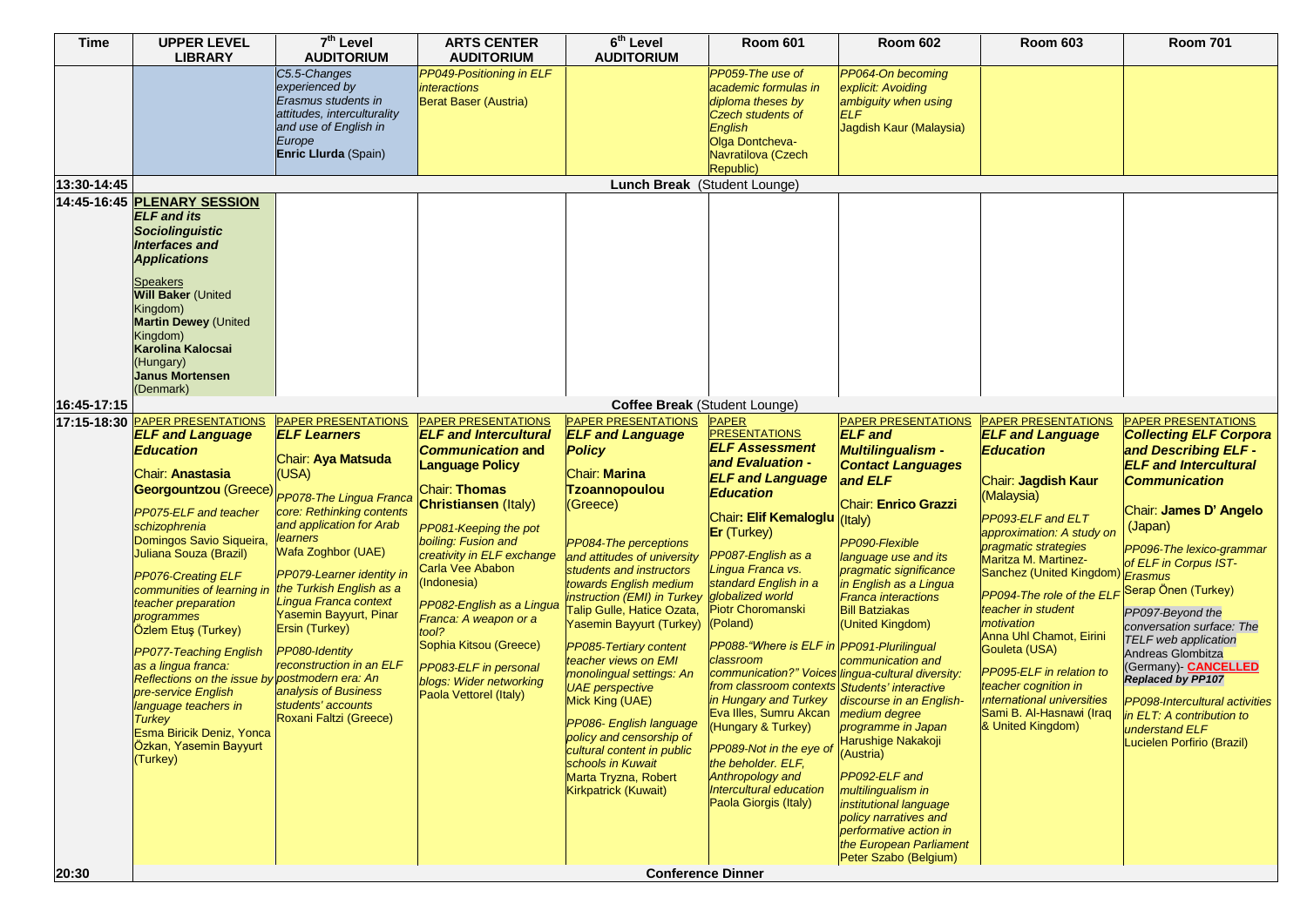## **SATURDAY, SEPTEMBER 6, 2014**

| <b>Time</b>              | <b>UPPER LEVEL LIBRARY</b>                                                                                                                                                                                                                                                                                                                                                                                                                                                                                                                                                                                                                                                                                                                                                                               | 7th Level AUDITORIUM                                                                                                                                                                                                                                                                                                                                                                                                                                                                                                                                                                                                                                                                                                                                                                                      | <b>ARTS CENTER AUDITORIUM</b>                                                                                                                                                                                                                                                                                                                                                                                                                                                                                                                                                                                                                                                                                                                                                        | 6th Level AUDITORIUM                                                                                                                                                                                                                                                                                                                                                                                                                                                                                                                 | <b>Room 601</b>                                                                                                                                                                                                                                                                                                                                                                                                                                                                                                                                                                                                             |
|--------------------------|----------------------------------------------------------------------------------------------------------------------------------------------------------------------------------------------------------------------------------------------------------------------------------------------------------------------------------------------------------------------------------------------------------------------------------------------------------------------------------------------------------------------------------------------------------------------------------------------------------------------------------------------------------------------------------------------------------------------------------------------------------------------------------------------------------|-----------------------------------------------------------------------------------------------------------------------------------------------------------------------------------------------------------------------------------------------------------------------------------------------------------------------------------------------------------------------------------------------------------------------------------------------------------------------------------------------------------------------------------------------------------------------------------------------------------------------------------------------------------------------------------------------------------------------------------------------------------------------------------------------------------|--------------------------------------------------------------------------------------------------------------------------------------------------------------------------------------------------------------------------------------------------------------------------------------------------------------------------------------------------------------------------------------------------------------------------------------------------------------------------------------------------------------------------------------------------------------------------------------------------------------------------------------------------------------------------------------------------------------------------------------------------------------------------------------|--------------------------------------------------------------------------------------------------------------------------------------------------------------------------------------------------------------------------------------------------------------------------------------------------------------------------------------------------------------------------------------------------------------------------------------------------------------------------------------------------------------------------------------|-----------------------------------------------------------------------------------------------------------------------------------------------------------------------------------------------------------------------------------------------------------------------------------------------------------------------------------------------------------------------------------------------------------------------------------------------------------------------------------------------------------------------------------------------------------------------------------------------------------------------------|
| 09:00-10:00 Plenary Talk | PL4-Towards a Transformative<br><b>ELF-Aware Education: Challenges</b><br>and Opportunities for Teaching,<br>Learning and Teacher Education<br><b>Nicos Sifakis (Greece)</b><br>Chair: Barbara Seidlhofer<br>(Austria)<br>10:00-11:30 WORKSHOP<br><b>ELF in Higher Education (Part I)</b><br>Convenors:<br><b>Jennifer Jenkins (United</b><br>Kingdom), Anna Mauranen<br>(Finland)<br><b>Introduction</b><br>Jennifer Jenkins (United Kingdom)<br>W1.1-"Without English this is just not<br>possible": Studies of language policy<br>from Europe and Asia<br>Will Baker, Julia Hüttner (United<br>Kingdom)<br>W1.2-How staff and student diversity<br>impact English Medium Instruction:<br>Insights from the Italian university<br>context and from an EU-funded<br>programme for early-career scholars | <b>COLLOQUIUM 6</b><br><b>ELF in Language Testing and</b><br><b>Assessment</b><br>Convenor: Dina Tsagari (Cyprus)<br>C6.1-Potential links between ELF and<br>alternative assessment in the EFL multicultural<br>class: Researching teachers' perspectives<br>Androniki Kouvdou (Greece)<br>C6.2-World Englishes and reading<br>comprehension: Implications for test design<br>Trisevgeni Liontou (Greece)<br>and practice in international universities C6.3-Unscrambling jumbled sentences: An<br>authentic task for English language<br>assessment?<br>Betty Lanteigne (UAE) - CANCELLED<br>C6.4-Multi-exam contexts - The solution to a<br>more ELF oriented language testing<br>Irini Papakammenou (Greece)<br>C5.5-Language assessment literacy and the<br>ELF orientation: Links between theory and | <b>PAPER PRESENTATIONS</b><br><b>The Sociolinguistics of ELF</b><br>Chair: Enric Llurda (Spain)<br>PP099-Transiency - A sustainable concept in the<br>study of ELF?<br>Hartmut Haberland, Janus Mortensen (Denmark)<br>PP100-Accommodating in ELF: A socio-<br>psychological and sociolinguistic study in an<br>international university setting<br>Carmen Gaete (United Kingdom)<br><b>PP101-The role of perceived accentedness and</b><br>variety recognition in Montreal ESL students'<br>attitudes towards native and nonnative varieties of<br>Enalish<br>Viktoria Kazarloga, Marilyn Steinbach,<br><b>Walcir Cardoso (Canada)</b><br>PP102-Thai perceptions of inner circle varieties of<br><b>English and their target varieties</b><br>Navaporn Sanprasert Snodin (Thailand) | <b>PAPER PRESENTATIONS</b><br><b>ELF and Writing</b><br>Chair: Renata Povolná (Czech<br>Republic)<br>PP103-Writers and readers: Negotiation<br>of plurilingual identities by ELF<br>speakers creating fiction online<br>Valeria Franceschi (Italy)<br>PP104-"His language, my culture":<br>Conflicting discourse identity of bilingual<br>writers<br>Zhangxian Pan, Wang Lei (China)-<br><b>CANCELLED</b><br>PP105-Teaching academic writing for<br>the global world in Poland: The ELF<br>perspective<br>Anna Gonerko-Frej (Poland) | PAPER PRESENTATIONS<br><b>ELF and Language</b><br><b>Education/The Sociolinguistics</b><br>of ELF<br>Chair: Isil Gunseli Kacar<br>(Turkey)<br>PP106-Is grammar taught or<br>acquired? Can I.T. help?<br>Hala El Miniawi, AbdulHadi Brenjekjy<br>(UAE)<br><b>CANCELLED</b><br>PP107-Harnessing English to build<br>the global business career: attitudes<br>to ELF among CEMS students<br>Anna Gonerko-Frej (Poland)<br>(Moved to Room 701, 17:15-18:30)<br>PP108-Is ELF of benefit in a<br>Japanese educational context?<br>Paul McBride (Japan)<br>PP109-Attitudinal perspectives<br>towards native and non-native English |
|                          | <b>Laurie Anderson (Italy)</b><br>W1.3-English in higher education in<br>China: A case study on a local<br>university<br><b>Ying Wang (China)</b><br>W1.4-How do we manage academic<br>debate in ELF? The case of the viva<br><b>Anna Mauranen</b> (Finland)                                                                                                                                                                                                                                                                                                                                                                                                                                                                                                                                             | practice<br>Dina Tsagari (Cyprus)                                                                                                                                                                                                                                                                                                                                                                                                                                                                                                                                                                                                                                                                                                                                                                         |                                                                                                                                                                                                                                                                                                                                                                                                                                                                                                                                                                                                                                                                                                                                                                                      |                                                                                                                                                                                                                                                                                                                                                                                                                                                                                                                                      | speaker teachers in Turkey<br>Sema Meşincigiller (Turkey)                                                                                                                                                                                                                                                                                                                                                                                                                                                                                                                                                                   |
| 11:40-12:00              |                                                                                                                                                                                                                                                                                                                                                                                                                                                                                                                                                                                                                                                                                                                                                                                                          |                                                                                                                                                                                                                                                                                                                                                                                                                                                                                                                                                                                                                                                                                                                                                                                                           | <b>Coffee Break (Student Lounge)</b>                                                                                                                                                                                                                                                                                                                                                                                                                                                                                                                                                                                                                                                                                                                                                 |                                                                                                                                                                                                                                                                                                                                                                                                                                                                                                                                      |                                                                                                                                                                                                                                                                                                                                                                                                                                                                                                                                                                                                                             |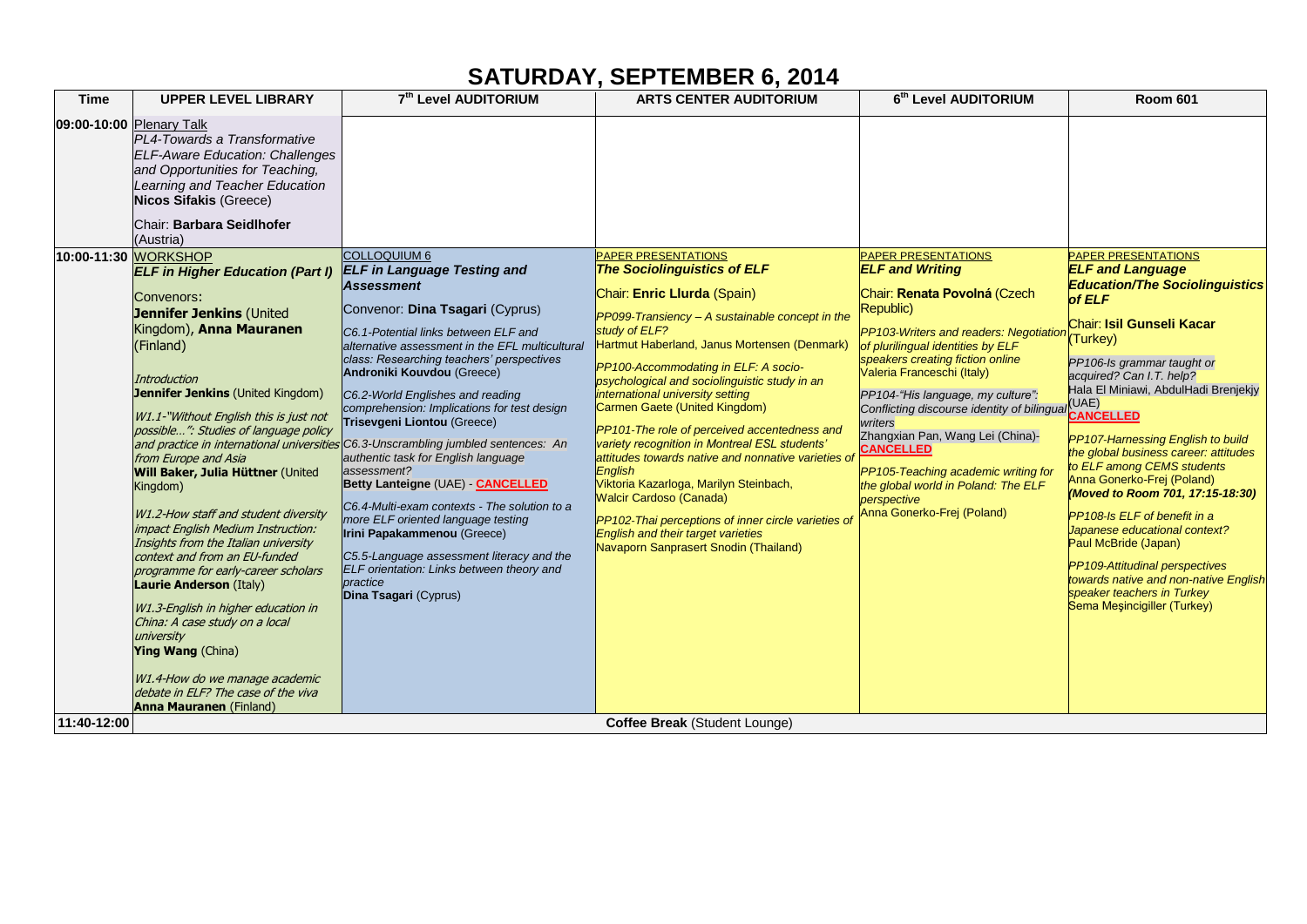| <b>Time</b> | <b>UPPER LEVEL LIBRARY</b>                                            | 7th Level AUDITORIUM                                                                    | <b>ARTS CENTER AUDITORIUM</b>                                                               | 6th Level AUDITORIUM | <b>Room 601</b> |
|-------------|-----------------------------------------------------------------------|-----------------------------------------------------------------------------------------|---------------------------------------------------------------------------------------------|----------------------|-----------------|
|             | 12:00-13:30 WORKSHOP                                                  | <b>DOCTORAL WORKSHOP</b>                                                                | <b>PAPER PRESENTATIONS</b>                                                                  |                      |                 |
|             | <b>ELF in Higher Education (Part II)</b>                              |                                                                                         | <b>ELF</b> and language education                                                           |                      |                 |
|             |                                                                       | Convenors:                                                                              | Chair: Meni Ilkos (Greece)                                                                  |                      |                 |
|             | Convenors: Jennifer Jenkins                                           | Henry Widdowson, Barbara Seidlhofer                                                     |                                                                                             |                      |                 |
|             | (United Kingdom), Anna                                                | (Austria)                                                                               | PP110-ELF in teacher education programs:                                                    |                      |                 |
|             | <b>Mauranen</b> (Finland)                                             |                                                                                         | Mapping the proposals presented in EFL5 and                                                 |                      |                 |
|             | W1.5-The effect of top-down regulation                                | ELF in the private sphere: ELF as the 'couple<br>tongue' in intercultural relationships | ELF <sub>6</sub>                                                                            |                      |                 |
|             | on language practices at a Finnish                                    | Kaisa Pietikainen (Finland)                                                             | Luciana Calvo, Michele El Kadri, Atef El Kadri<br>(Brazil)                                  |                      |                 |
|             | University                                                            |                                                                                         |                                                                                             |                      |                 |
|             | <b>Netta Hirvensalo (Finland)</b>                                     | Multimodal Interactional Analysis of ELF                                                | PP111-English as a Lingua Franca in Japanese                                                |                      |                 |
|             |                                                                       | communicative strategies                                                                | business meetings: A survey of Japanese                                                     |                      |                 |
|             | W1.6-Japanese students' changing<br>views of communicative competence | Yumi Matsumoto (USA)                                                                    | business executives                                                                         |                      |                 |
|             | through ELF experiences                                               |                                                                                         | Reiko Fujita, Tamao Araki, Masako Terui, Hisashi<br>Naito, Masayo Ando, Kosuke Miki, Hajime |                      |                 |
|             | Masakazu Iino, Kumiko Murata                                          | English-Medium Business Education: ELF at the                                           | Terauchi (Japan)                                                                            |                      |                 |
|             | (Japan)                                                               | <b>University</b>                                                                       |                                                                                             |                      |                 |
|             |                                                                       | Miya Komori-Glatz (Austria)                                                             | PP112-ELF in independent learning - Lessons                                                 |                      |                 |
|             | W1.7-National English language entry                                  |                                                                                         | from an international blog project                                                          |                      |                 |
|             | policy at an international UK University?                             | The Business of Identity Reconstruction in an                                           | Claudia Kunschak, Joshua Lee (Macau, China)                                                 |                      |                 |
|             | <b>Jill Doubleday</b> (United Kingdom)                                | <b>ELF</b> Era<br><b>Roxani Faltzi (Greece)</b>                                         | PP113-Approximation, re-metaphorisation and                                                 |                      |                 |
|             |                                                                       |                                                                                         | idiomatising in ELF phraseological patterning:                                              |                      |                 |
|             |                                                                       | Instructor and Student Attitudes to Education in                                        | Looking for the point of contact                                                            |                      |                 |
|             |                                                                       | English                                                                                 | Svetlana Vetchinnikova (Finland)                                                            |                      |                 |
|             |                                                                       | Hatice Ozata, Talip Gulle (Turkey)                                                      |                                                                                             |                      |                 |
|             |                                                                       |                                                                                         |                                                                                             |                      |                 |
|             |                                                                       | Influences of Global English on Curriculum and                                          |                                                                                             |                      |                 |
|             |                                                                       | <b>Teaching</b>                                                                         |                                                                                             |                      |                 |
|             |                                                                       | Haibo Liu (United Kingdom)                                                              |                                                                                             |                      |                 |
| 13:30-14:30 |                                                                       |                                                                                         | Lunch Break (Student Lounge)                                                                |                      |                 |
|             | 14:30-16:00 COLLOQUIUM 7                                              |                                                                                         |                                                                                             |                      |                 |
|             | Interpreting, Translation and                                         |                                                                                         |                                                                                             |                      |                 |
|             | English as a Lingua Franca                                            |                                                                                         |                                                                                             |                      |                 |
|             | (ITELF)                                                               |                                                                                         |                                                                                             |                      |                 |
|             | Convenors:                                                            |                                                                                         |                                                                                             |                      |                 |
|             | Anna Mauranen (Finland),                                              |                                                                                         |                                                                                             |                      |                 |
|             | Michaela Albl-Mikasa (Switzerland)                                    |                                                                                         |                                                                                             |                      |                 |
|             |                                                                       |                                                                                         |                                                                                             |                      |                 |
|             | C7.1-ELF and translation as contact                                   |                                                                                         |                                                                                             |                      |                 |
|             | languages<br>Anna Mauranen (Finland)                                  |                                                                                         |                                                                                             |                      |                 |
|             |                                                                       |                                                                                         |                                                                                             |                      |                 |
|             | C7.2-English as a Lingua Franca and                                   |                                                                                         |                                                                                             |                      |                 |
|             | translation<br><b>Juliane House (Greece)</b>                          |                                                                                         |                                                                                             |                      |                 |
|             |                                                                       |                                                                                         |                                                                                             |                      |                 |
|             | C7.3-English as a Lingua Franca and                                   |                                                                                         |                                                                                             |                      |                 |
|             | conference interpreting                                               |                                                                                         |                                                                                             |                      |                 |
|             | Michaela Albl-Mikasa (Switzerland)                                    |                                                                                         |                                                                                             |                      |                 |
|             | C7.4-Exploring the interpreter-mediated                               |                                                                                         |                                                                                             |                      |                 |
|             | side of ELF: emerging challenges in                                   |                                                                                         |                                                                                             |                      |                 |
|             | academic and professional contexts                                    |                                                                                         |                                                                                             |                      |                 |
|             | Claudio Bendazzoli (Italy)                                            |                                                                                         |                                                                                             |                      |                 |
|             | C7.5-ELF in public service interpreting                               |                                                                                         |                                                                                             |                      |                 |
|             | in (Finland)                                                          |                                                                                         |                                                                                             |                      |                 |
|             | Simo Määttä (Finland)                                                 |                                                                                         |                                                                                             |                      |                 |